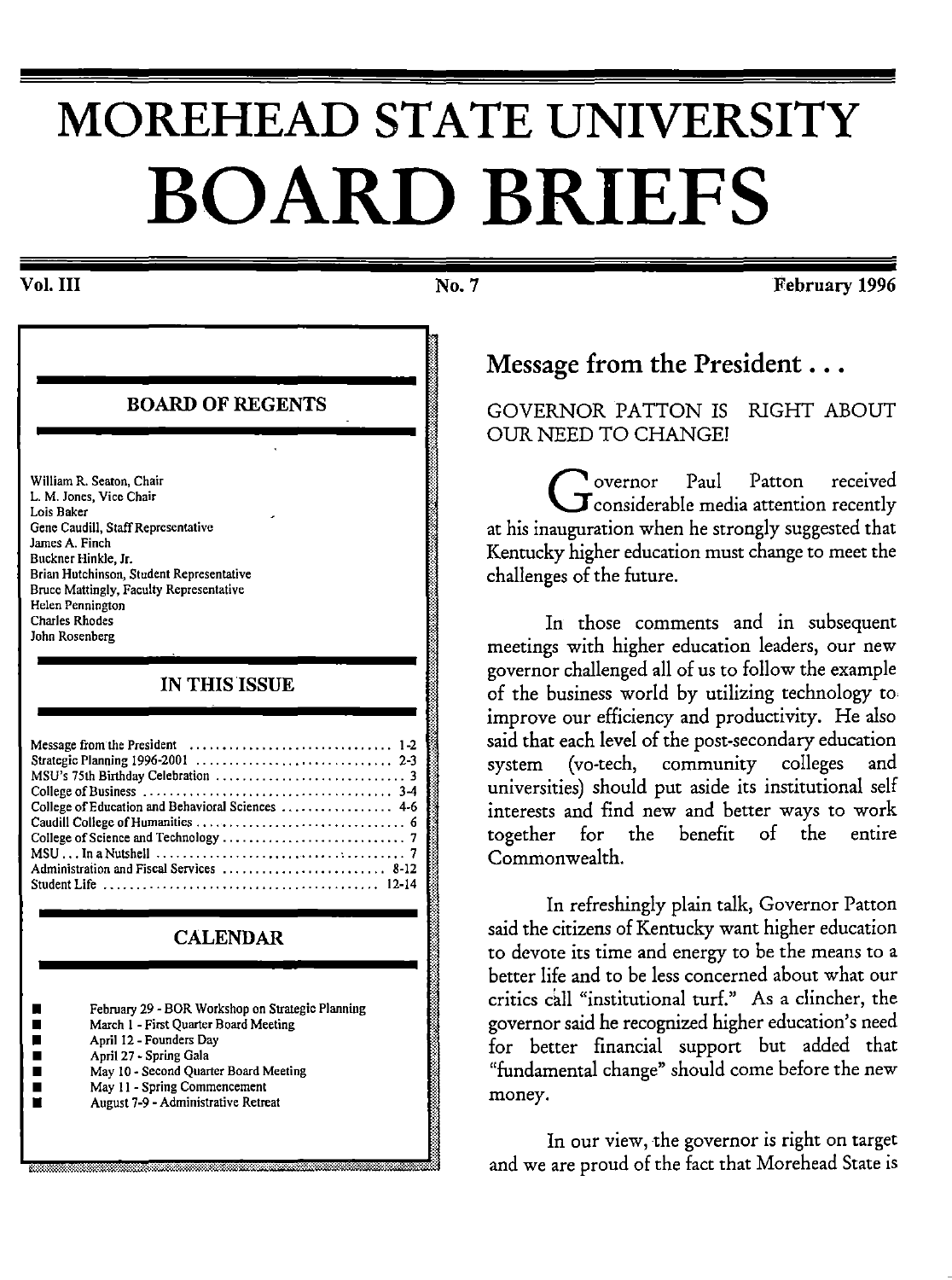meeting his challenge by making substantial, perhaps even historic, changes to be more effective. Governor Patton speaks of "cooperation and collaboration" among institutions and that is just what we are doing at MSU.

For example, if the General Assembly funds the budget proposed by Governor Patton, MSU and Prestonsburg Community College will become joint occupants of a new building on the PCC campus. This project would be the prototype of future cooperation among regional institutions, UK and the community colleges. More importantly, it will save money because we won't have to build a separate facility to replace the overcrowded, rented building now in use.

In another exciting innovation, MSU is providing televised classes in English and calculus for selected high school students in Mason and Magoffin 'counties through the KET Star Channel. The project was organized by KEDC, the state's largest cooperative of public school districts. The growing use of distance learning is revolutionizing the delivery of higher education and offers a perfect vehicle for cooperation at all levels of public education.

This institution also is taking the lead to develop a comprehensive technical and managerial training program for the state's secondary wood industry. Working with Kentucky Tech and others, the program could benefit the entire state and help create new jobs.

Meanwhile, here on campus we are taking administrative steps to expedite our strategic planning process and to tackle our growing problem with outdated or insufficient instructional equipment.

Dr. Philley and I are meeting with each academic department within a four-week period to personally encourage all faculty members to involve themselves in the planning process.

We instituted a hiring freeze on January 4 to capture salary funds from vacant positions during the balance of the fiscal year. Those monies will be used to fund equipment purchases. It obviously won't be enough but should allow us to address the most<br>
critical needs. $\blacksquare$ 



# **Strategic Planning 1996-2001**

The University Planning Committee's (Draft) Morehead State University Strategic Planning 1996-2001, November 1995, document was distributed to the University community at the end of the Fall Semester. That document, containing President Eaglin's six Vision 2001 statements for MSU, identified four Strategic Planning goals from which it was proposed department and division plans could be written to carry forward the University's mission and vision. Included also in the document were strategic planning assumptions for the current planning cycle and a proposed "typical" annual planning calendar.

In early January, Planning Committee Chair, Dwayne Cable, addressed meetings of the Staff Congress and the Faculty Senate soliciting feedback on the proposed planning document. In addition, public forums were held in the Adron Doran University Center January 17 from 2 to 4 p.m. and January 23 from 9 to 11 a.m. to provide for input from the University at-large regarding any part of the proposed planning process. To date, no objections to the overall process have been received by the Committee.

For the sake of continuity in MSU's mandated strategic planning process, and in an effort to have formal University strategic operating plans in place before the end of the fiscal year, instructional planning packets were distributed to the vice presidents at the January University Council meeting. Currently, the vice presidents are advising their administrative and managerial staffs of general guidelines and division-specific concerns to be addressed in the development of prioritized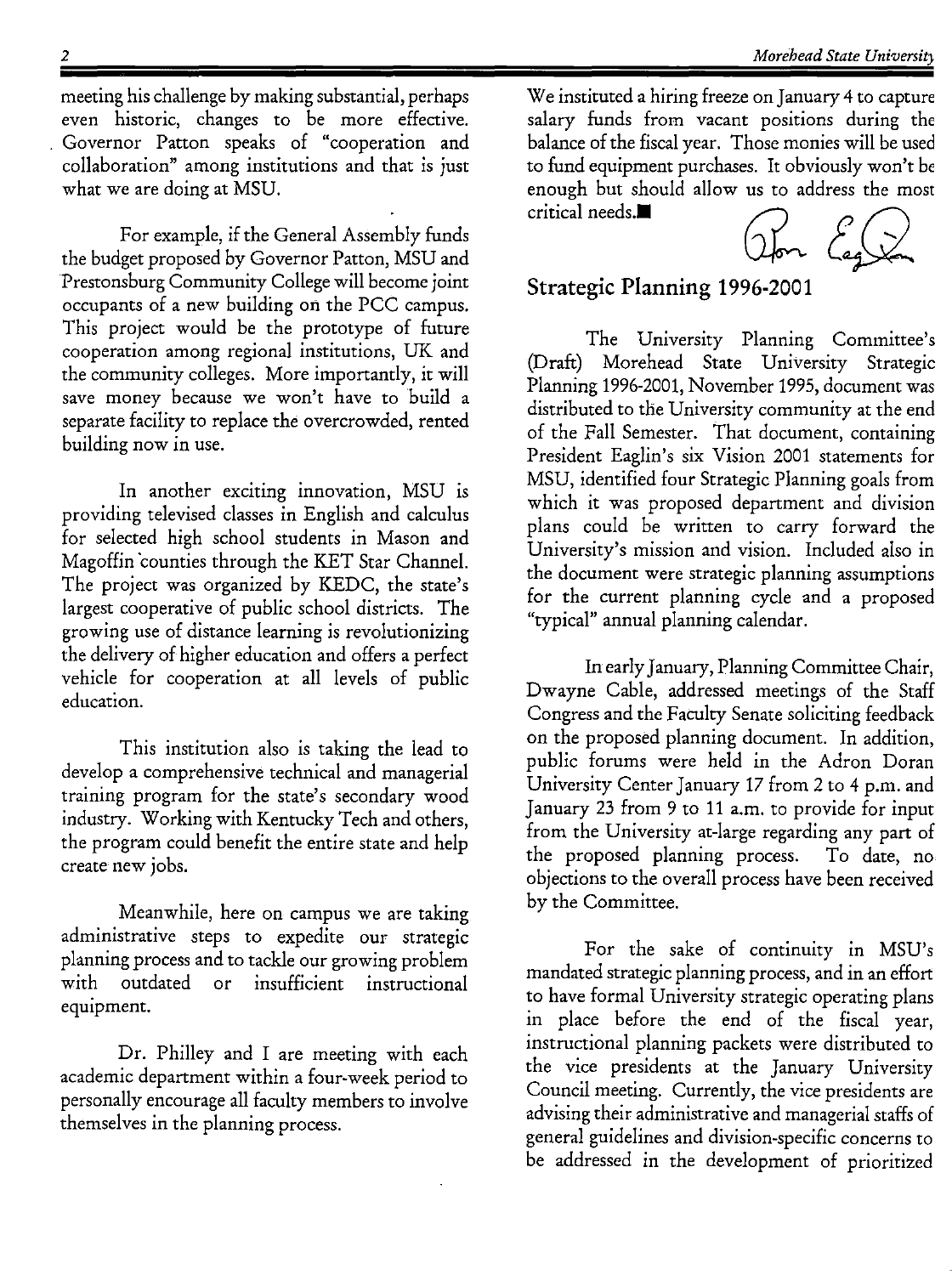Jbjectives for budget (planning) units within their purview.

Each planning unit will be instructed to :levelop and prioritize at least five objectives dfecting resource allocations for fiscal year 1996-97 md fiscal year 1997-98 budgets. The Planning )ffice and Division of Information Technology are n the process of finalizing a strategic planning nodule which will allow each planning unit to ubmit its prioritized objectives, proposed >erformance (assessment) measures, fund sources, mdget allocations for fiscal year 1996-97, fiscal year . 997-98 and related MSU goals electronically to its 1p-line administrator for review.

It is anticipated that by April 1, 1996, the •ice presidents will have completed final .dministrative review of unit objectives within their livisions and be able to submit their consolidated, prioritized divisional objectives to the Planning Committee. The Planning Committee, in turn, will 1e expected to respond to the divisional prioritized 1bjectives and submit its priority recommendations o the President by May 1, 1996.

> Dr. Jeanne Osborne, Director Institutional Planning, Research and Effectiveness

# vlSU's 7Sth Birthday Celebration

Morehead State University will celebrate its 5th birthday as a public institution from Founders )ay, April 4, 1997, through Founders Day, April 3, 998. To begin planning for this Diamond ~nniversary celebration, Dr. Eaglin appointed a l6 nember Steering Committee composed of the Jllowing:

| Sue Luckey, Chair | Harold Harty         |
|-------------------|----------------------|
| Troy Burgess      | Frances Helphinstine |
| Phyllis Dehart    | <b>Bill Redwine</b>  |
| Myron Doan        | Susette Redwine      |
| Charlotte Dowdy   | Mike Seelig          |
| Bonnie Eaglin     | Judy Yancy           |
| Terry Ensor       | Don Young            |
| Rodger Hammons    | Jack Webb            |

As a result of Dr. Eaglin's charge to the Steering Committee, the committee is designing an organizational structure which will allow for the involvement of faculty, staff, students, alumni, community, and those in the service region.

Further, special competition is currently underway where artists are invited to submit a logo design for use on all materials relating to the Diamond Anniversary. Each entry will be evaluated on design criteria, reproduction capabilities, and how well it depicts this milestone of the University. $\blacksquare$ 

> Dr. Sue Luckey, Chair 75th Diamond Anniversary Committee

# Academic Affairs

# College of Business

The College of Business is pleased to announce the approval of its revised Master of Business Administration (MBA) program by the graduate faculty. The revised MBA program is designed to more effectively serve the needs of employers and students in the Morehead State University service region. The graduate faculty of the College of Business feel that the revised MBA program will increase the compatibility of student skills with the needs of the employers of the region. The revised MBA program will be offered through distance learning at on-campus and regional campus sites in order to benefit the needs of students in remote areas. Students will be able to complete the MBA entirely at any one of the off-campus sites.

The revised MBA program is available to any student with any undergraduate major as long as the student meets the admission requirements. The program requires the students to have basic skills in accounting, economics, organizational behavior, computer applications, and quantitative methods prior to admission. A student also may take a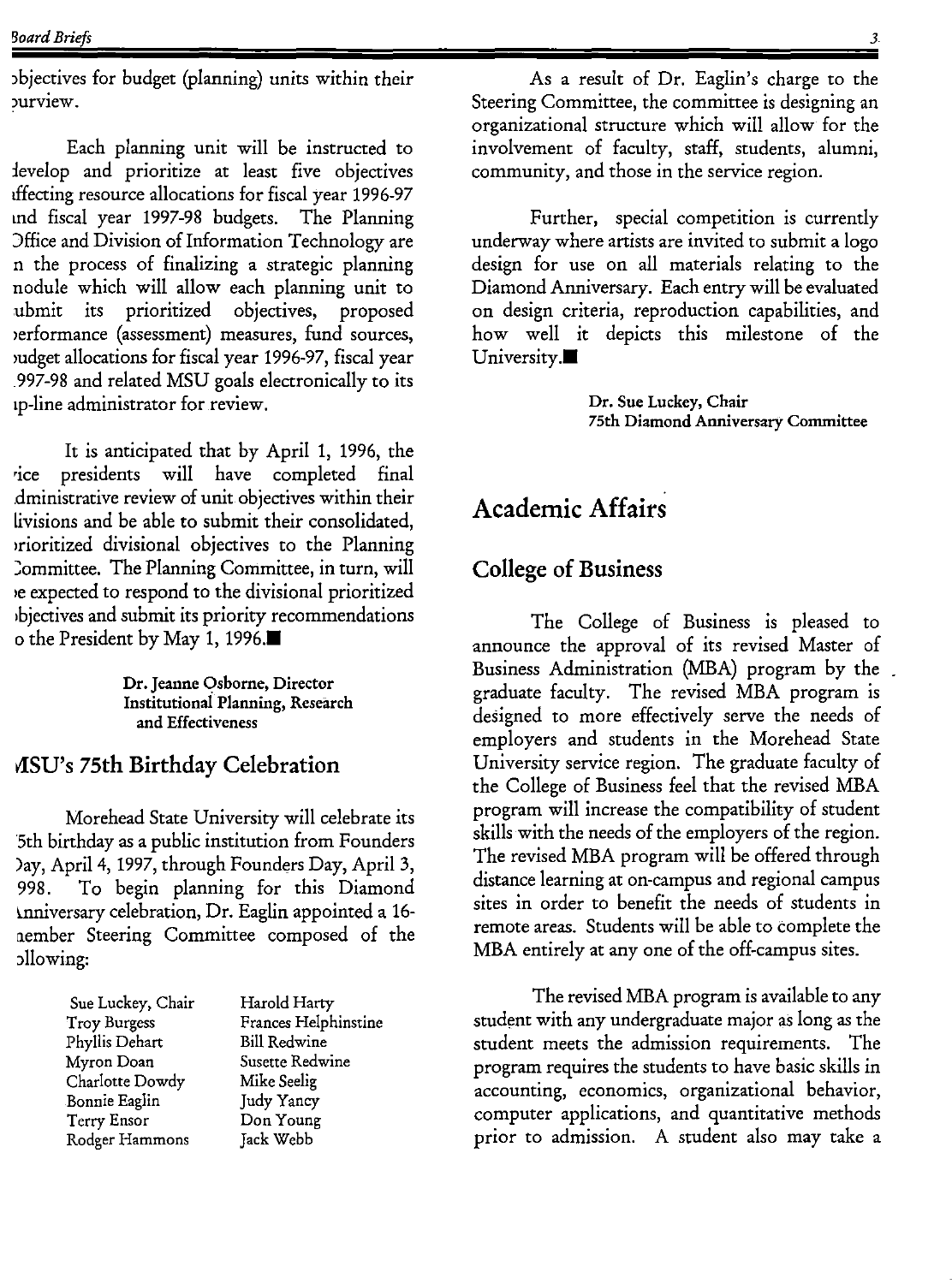sequence of foundations courses at MSU in order to gain these skills. The number of courses in the business foundation (non-business undergraduates) required for admission has been significantly reduced from 12 to four. The core curriculum has been updated to reflect the needs of working students and to be competitive with MBA programs at other universities. The number of hours required for an MBA will be 36 semester hours. The core curriculum of the MBA program contains a new emphasis on oral and written communications skills and technology, as well as management, marketing, quantitative, accounting, and managerial decisionmaking skills. This curriculum reflects the needs of our market in addition to the nationwide focus of MBA programs today. $\blacksquare$ 

# College of Education **and**  Behavioral Sciences

# Office of Student Teaching/Clinical

Five Morehead State University seniors completed their student teaching in Sunderland, England, during the Fall Semester. Representing<br>five arese of Morehaed State University's corries five areas of Morehead State University's service region were: Patrick May of Raccoon, an English and history major; Dan Hamilton of Morehead and Jill Ogden of Flatwoods, both education majors with an emphasis on the primary grades; Toby Lewis of Coxs Creek, a middle school education major; and Bill Bates of Blackey - an industrial education major. Four primary education majors from the University of Sunderland will be completing a six-week teaching practicum within the Rowan County School District during the Spring Semester.<sup>11</sup>

# Partnership of Professional Development

Morehead State University/Johnson County, Pre-service Education Grant has confirmation of funding for the 1996-97 year. Twenty-three student teachers were scheduled in the Johnson County School District for spring placements. Professional development within this project serves as the bridge between prospective and experienced teacher educators. $\blacksquare$ 

# What Have We Been Doing in the Clearinghouse?

- Submitting proposals Development Schools<br>Teacher Certification Certification committees for Professional and Alternative to University
- Developing, planning, and implementing dual credit classes
- Planning a showcase exhibit for the February 23, Kentucky School Boards Association (KSBA) convention in Louisville
- Planning for the First Annual MSU/Kentucky Educational Development Corporation (KEDC) Scholarship Golf Tournament
- Presenting in-service workshops to local school districts
- Collaborating with local districts in grant writing sessions

As you can tell by the items listed above, activity in the Clearinghouse has been enriched by opportunities to assist in the formation of numerous partnerships with educational cooperatives, communities, and local school districts within MSU's service region. Also, linkages have fostered in-house partnerships, as content area and College of Education faculty share membership on teams. Unlike the past, no longer can the challenges of reform be addressed in isolation. School districts need assistance from the University, and likewise, MSU faculty and pre-service teachers benefit from involvement with in-service teachers and KERA curriculum. The success of students is dependent upon alignment of curriculum, P-16. It is an exciting time for educators. Everyone is working hard. Our challenge now is to work smarter, and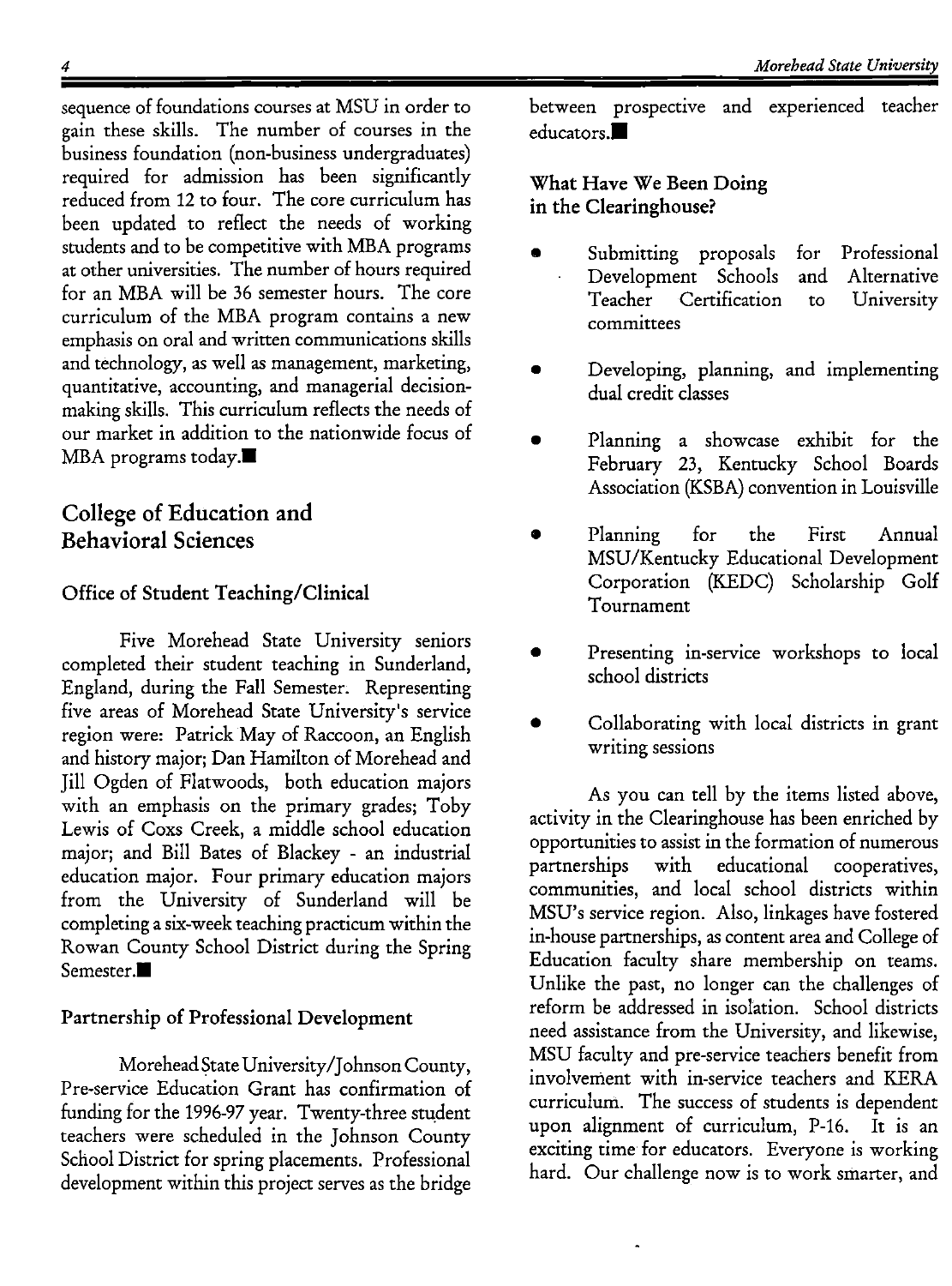then partnerships focused on improved learning for students will reflect a win-win situation. The goal of the Clearinghouse continues to be opening lines of communication and connecting critical links through collaborative partnerships. $\blacksquare$ 

# What's Been Happening in the Certification Office?

- December graduate recommendations for letters of eligibility were processed and forwarded to the Kentucky Department of Education (KDE). Presently, the top priority of the certification staff is to inform students enrolled in the teacher education program of current application policies and procedures. Being introduced to expectations, well in advance, assists students in meeting obligations in a timely and productive fashion. Beverly Ratliff, Secretary Specialist in the Certification Office, receives numerous compliments from students and student teacher supervisors for her informative presentations focused on "What do I have to do next?"
- Certification updates, specifically changes in National Teacher Examination (NTE) specialty tests beginning September 1, 1996, have been shared with department chairs.
- The KDE revised curriculum document, Transformations, has been duplicated and is available for students, faculty, and staff to purchase in the Certification Office.
- Attendance at the Professional Standards Board monthly meeting in Frankfort continues to keep Morehead State University abreast of current certification issues.

In the very near future, Dr. Betty Lindsey, Executive Secretary, Professional Standards Board, and Associate Commissioner, KDE, is planning to visit the MSU campus. Dr. Lindsey's visit will

5

provide MSU an opportunity to communicate the highly innovative programs and projects now.being implemented at the University. The formation of additional partnerships can and will be enhanced as "cutting edge" innovations are communicated beyond the campus. We are looking forward to showcasing the good things happening at MSU. $\blacksquare$ 

# Partnership for School Health Education

One of the more significant activities underway this semester by the Department of Health, Physical Education and Recreation (HPER) is the implementation of a curriculum grant funded by the Center for Disease Control in Atlanta, Georgia. The grant is being administered by Dr. Michael Ballard, Assistant Professor of Health Education, and represents a collaborative effort between MoSU, EKU, NKU, WKU, MuSU, and Uof L. Each university team is responsible for developing a curriculum segment for the training of pre-service elementary education teachers in the area of comprehensive school health education. Morehead State's team is comprised of Dr. Michael Ballard, Dr. Jack Sheltmire, Dr. Teresa Hardman and Professor Laradean Brown.<sup>11</sup>

# HPER Activities

# • Regional Special Olympics

Dr. Monica Magner, Assistant Professor of Physical Education, and Dr. Jack Sheltmire, HPER Department Chair, are involved with the organization of the Regional Special Olympics. University students from the adaptive physical education class, as well as students enrolled in therapeutic recreation, will be involved in the various programs during the day. The Special Olympics' games will be held at Rowan County High School on April 26, 1996. Previously, the games were held at the University, but due to limited track facilities they are being moved to the high school. $\blacksquare$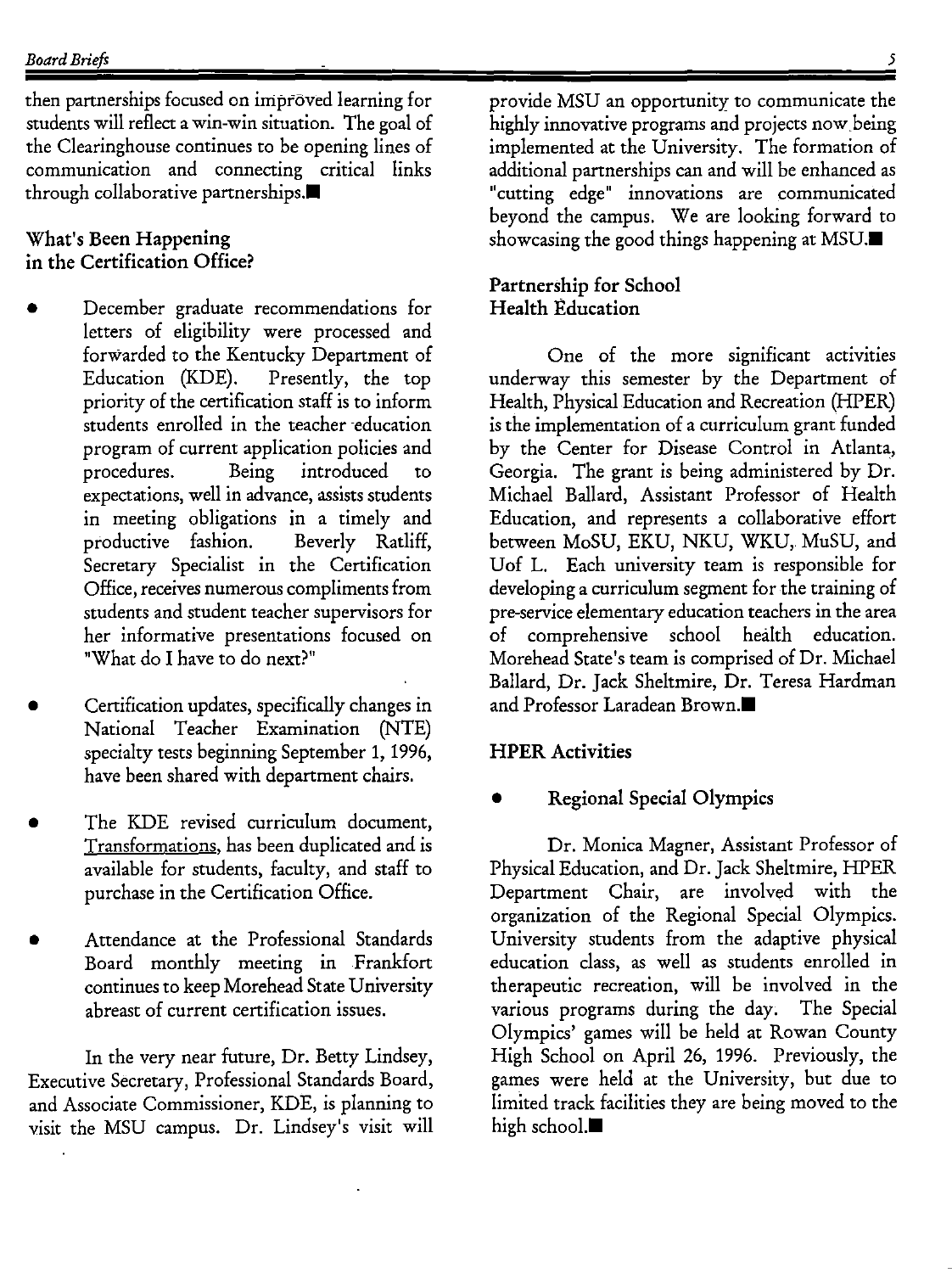# • KEDC Golf Fundraiser

Dr. Jack Sheltmire is involved with the organization of the KEDC Golf Fundraiser for teacher education scholarships at MSU.<sup>11</sup>

### Kentucky Teacher Internship Program

The Kentucky Teacher Internship Program (KTIP) has been in existence on the Morehead State University campus since 1986. The purpose of the program is to monitor and support the professional activities of recent graduates who are in their first year of teaching. These first-year teachers are designated as intern teachers. If intern teachers have a successful internship year, they are recommended for full teacher certification by an internship committee which monitors their progress during the year.

The KTIP Office is responsible for the training of the intern's committee members. The intern's committee must consist of the following professionals: the principal of the school where the intern is teaching; a resource teacher who spends 70 clock hours with the intern; and a teacher educator who represents an institution of higher education such as Morehead State University. As of January 1996 there are over 300 interns in the KTIP program. This number represents interns in our 22 county service region who have been hired by a school district.

The KTIP Office has been busy the past 18 months because of recent actions taken by the Kentucky Education Professional Standards Board (EPSB) - the governing body for KTIP. The EPSB adopted New Teacher Standards in July 1993. These standards are the framework for the curriculum of the undergraduate teacher education program, as well as the KTIP program. Because of these standards, the old KTIP program had to be revised. This meant that all the professional educators involved in KTIP would need to be retrained.

MSU participated in the retraining process by being involved in piloting the new program.

After the pilot program, refinements were made, and an ambitious training schedule was maintained through the summer of 1995. Since the adoption of the New Teacher Standards, including the pilot program, the KTIP Office has trained over 1,400 principals, resource teachers, and teacher educators to serve on new KTIP internship committees.

In September 1995, the KTIP Office offered intern committee training over the Kentucky Telelinking Network (KTLN). This pilot training session was offered for intern committee members from our distance learning facility. The response to this method of training was most positive. It was an effective and cost saving way to train KTIP committee members. This summer there are plans to offer update training to over 400 intern committee members through distance learning utilizing the compressed video format. $\blacksquare$ 

# Caudill College of Humanities

The Caudill College of Humanities has scheduled the following activities during February:

- MSU students from the Caudill College of Humanities will attend the National Association of African American and National Association of Hispanic and Latino Studies in Houston, Texas, from Februaryl0- 18, 1996. The joint conferences will feature more than 300 speakers from throughout the United States and Canada. Featured speakers include Mr. Major R. Owens, Congressman from New York; Dr. Paul B. Mohr, Jr., Member, Alabama Commission of Higher Education; and Dr. Mona Lake Jones, Poet from Seattle.
- Dr. Richard Miles will direct the 38th annual concert Band Clinic from February 15-18, 1996, at MSU.
- Mr. Kevin Everson will conduct an Art Exhibit February 13 through March 8, 1996, Claypool-Young Art Gallery.•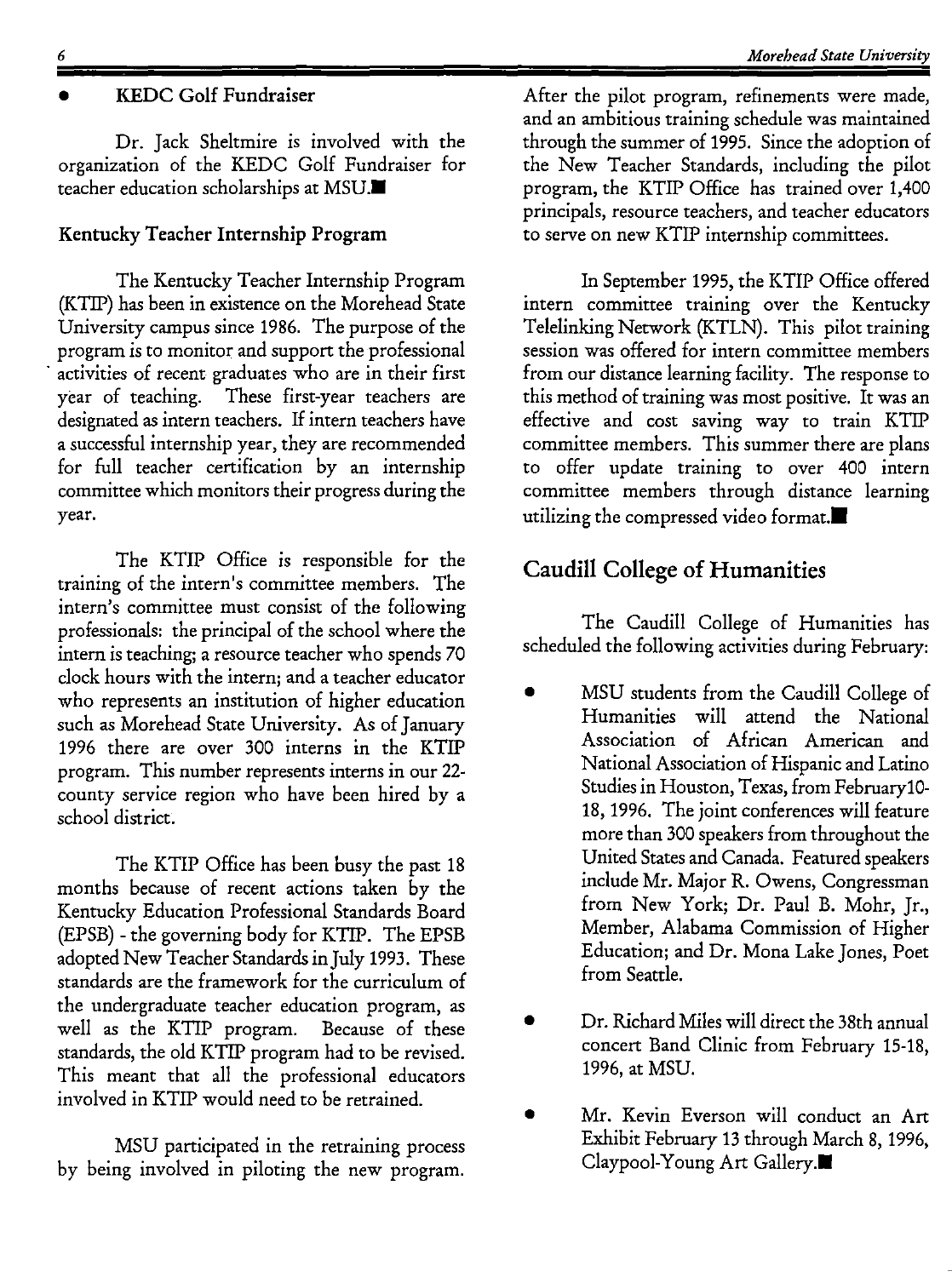# College of Science and Technology

### Kentucky Science Olympiad (KSO)

On April 20, 1996, Morehead State University will host the finals in the Kentucky Science Olympiad. Thirty-eight teams, four from each of nine regional contests and two from Ontario, Canada, that have been preparing for a year will compete in 30 different events. A team consists of a maximum of 15 students from one school. The events range from aerodynamics (students design and build a device for greatest time aloft) to Write It/Do It (a student will prepare a written description of a contraption and another student attempts to recreate the contraption using only the written description) covering all the major disciplines in science. Winners will compete in the National Science Olympiad in Atlanta in May.

Approximately 600 high school and junior high school students will use facilities on campus in ADUC, Button, Wetherby Gym, Lappin Hall, Reed Hall, and Lloyd Cassity.

### Nurse Practitioner Program

The first class of University of Kentucky's Nurse Practitioner Program (a Master's Degree level program) in cooperation with Morehead State University began January 19, 1996. The program offers options of study in Adult Nurse Practitioner, Gerontological Nurse Practitioner, and Family Nurse Practitioner. There are nine students enrolled (primarily from Ashland and Morehead) in two courses offered by distance learning in GH 405 on Fridays. The one-half time Student Service Officer for the program has been employed and has attended an orientation session at UK. Dr. Betty M. Porter, chair of the Department of Nursing and Allied Health Sciences at MSU, serves as liaison for the  $program.$ 

### Physician Assistant Program

An undergraduate Physician Assistant Program consisting of a two-year, pre-professional component and two years of professional studies, will be offered at Morehead beginning Fall Semester 1996. During the first two years, the preprofessional students will be taking MSU classes. As professional students, the last two years of the program, classes will be provided by the University of Kentucky. Applications for the 1996 Fall class will be accepted through March 1, 1996. It is expected that the first class will consist of ten students. Dr. Peter Berres of UK has been coming to MSU once a month to advise prospective students. Dr. Geoffrey Gearner, from MSU's Department of Biological and Environmental Sciences, is advisor for the Pre-Physician Assistant students.<sup>11</sup>

### KY-Ecuador Farmer-to-Farmer Program

Dr. Donald Applegate, from MSU's Department of Agricultural Sciences, and Dr. Roger Hempkin, from UK's Department of Dairy Science, traveled to Ecuador in early January 1996 as part of the Kentucky-Ecuador Farmer-to-Farmer Program. While in Ecuador, they visited dairy, beef, and swine operations, and cheese plants. The primary goal of the trip was to investigate methods of improving production of milk and meat for small cattle producers in the Santo Domingo area of Ecuador. Dr. Applegate and Dr. Hempkin will write a report to include recommendations on how these goals can be accomplished. The recommendations will identify the skills needed for volunteers working with the Kentucky-Ecuador Farmer-to-Farmer Program. Volunteers will return to Ecuador in the near future to help Ecuadorian farmers achieve their  $\mathbf{goals}.\blacksquare$ 

# Spring 1996 - Morehead State University ... In a Nutshell ...

Dr. Jeanne Osborne and members of the Institutional Planning, Research and Effectiveness staff prepared the following report entitled "Morehead State University in a Nutshell." Please note that the data provided are preliminary as of February 8, 1996. $\blacksquare$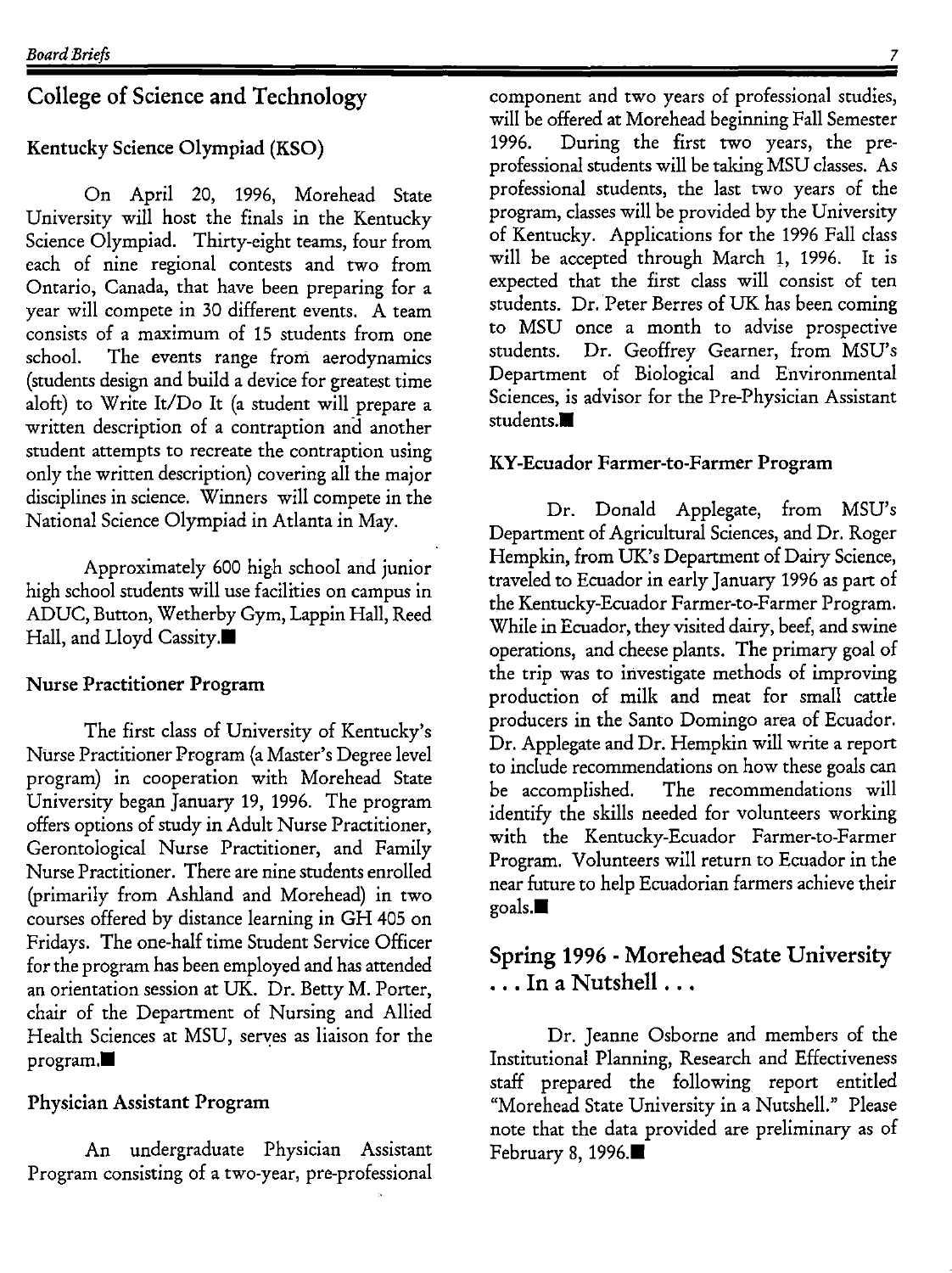

*S'P'RlllG 1996*  . . . ·.;· ·' · ..

# **Morehead State University** ••• IN **A NUTSHELL •••**

\* & &

k it

|                            | <b>Fall 1995</b> | Spring 1996 |
|----------------------------|------------------|-------------|
| <b>Total Enrollment</b>    | 8,454            | 7,622       |
| <b>Business</b><br>٠       | 960              | 835         |
| Education & Behavioral Sci | 2,403            | 2,649       |
| <b>Humanities</b>          | 1,646            | 1,086       |
| Sciènce & Technology       | 1,634            | 1,771       |
| Nondegree/Undecided<br>٠.  | 1,811            | 1,281       |
| Credit Hours               | 101,205          | 90,518      |
| FTFR                       | 1,139            | 92          |

i s

\* \* \*

\* \* \*

**DES 10 10 10 10 10 26 10** 

### Spring 1996 Off-Campus Enrollment

|                       | mber or |                             | ∄Duplicated ≸⊹Unduplicated |     |
|-----------------------|---------|-----------------------------|----------------------------|-----|
| Centei                |         | Classes Headcount Headcount |                            |     |
| Ashland Area          | 30·     | 433                         | 349                        | 97  |
| <b>Big Sandy</b>      | 57      | 944                         | 628                        | 212 |
| <b>Licking Valley</b> | 30      | 563                         | 345                        | 104 |
| Pikeville             | 12.     | 202                         | 147                        | 51  |
| Jackson               | 16      | 164                         | 102                        | 33  |
| Salyersville          |         | 22                          | 25                         | 5   |
| Whitesburg            |         | 42                          | 30                         | 11  |
| Maysville             | ъ       | 37                          | 37                         | 9   |
| Mt. Sterling          | 6       | 94                          | 74                         | 17  |
| Paintsville           | 3       | 23                          | 17                         |     |
| Olive Hill            |         | 30                          | 27                         | 5   |
| Winchester            |         | 26                          | 26                         | 5   |
| Hazard                |         |                             |                            |     |
|                       |         |                             |                            |     |

• Includes distance learning classes

£

TOTAL: 92 Female: 50 Male:42

In-State: 79

Out-of-State: 13

### Spring 1996 Enrollment

SPRING FIRST-TIME FRESHMEN:

k ol

|                    | <b>Full-time</b> | Part-time | Total |
|--------------------|------------------|-----------|-------|
| Freshman           | 1.435            | 359       | 1.794 |
| Sophomore          | 1.082            | 116       | 1,198 |
| <b>Junior</b>      | 1.132            | 144       | 1.276 |
| Senior             | 1,609            | 306       | 1,915 |
| <b>Total Ugrad</b> | 5.258            | 925       | 6,183 |
| Graduate           | 283              | 1.156     | 1,439 |
| Total              | 5.541            | 2.081     | 7.622 |

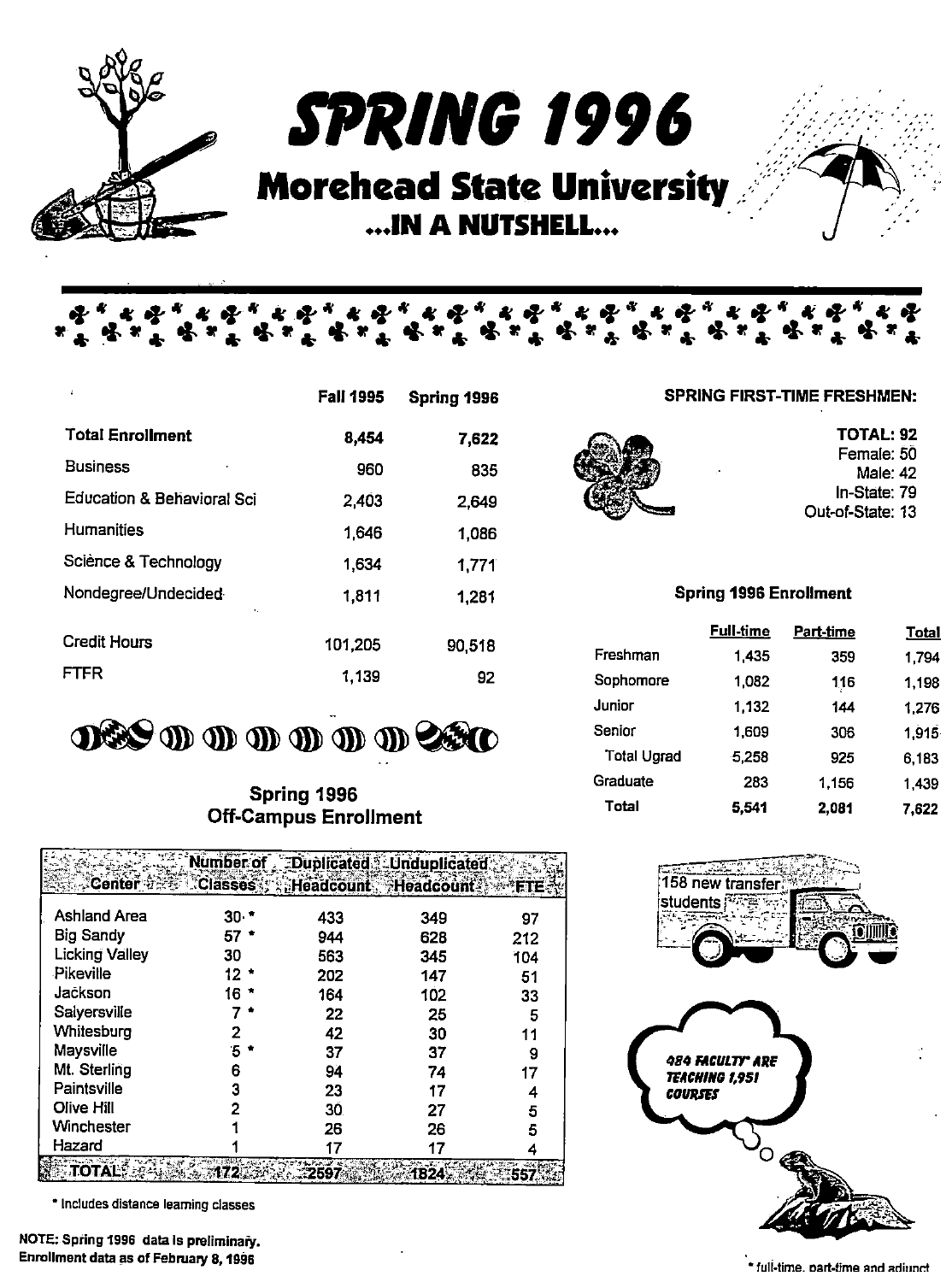### PERFORMANCE FUNDING

•The Kentucky higher education community is establishing a permanent performance funding system in 1996/98.

•The purposes of performance funding are to improve higher education's value to the Commonwealth and to show **the public in concrete, measurable ways the progress we're**  making and the level of our success.

•Higher education will measure its progress in the following performance areas:

- •Student Outcomes
- •Global Perspective
- •Attainment through Access
- · •Support of P-12 Education
- •Equal Opportunities
- •Educated Workforce/ Assist Kentucky Companies
- •Research and Public Service
- **"'"Program Review**
- •Outstanding Faculty and Staff
- •Use of Technology Collaborative Efforts
- $\blacktriangleright$  Management Effectiveness

•The system will measure its progress in selected **performance areas to assess statewide impact, and each**  campus will vigorously pursue efforts in areas most fitting **to its own mission and goals.** 

•Morehead State will be measured using the following **indicators of our performance:** 

- 
- ► Student Outcomes<br>● Effectiveness of general education program (ACT COMP).
- 
- ► Attainment through Access<br>● Student credit hours generated off-campus.
- Non-traditional student enrollment.<br>• Support of P.12 Education
- - **•Professional development for the region's teachers and** other school personnel.
- •Increased pass rate in National Teacher Exam (NTE).
- - **•Employment goals in Kentucky EEO Plan.**
	- **•Conduct review of gender issues.**
- ·~@Sl!iM':\\tl!iq~lmMJ§Wl:\ifsml@ •Form employer advisory groups and measure
- employer satisfaction.<br>Research and Public Service
	-
	- •Involvement of faculty and staff in public service
- activities.<br>• Use of Technology
	- •Growth in distance learning classes.
- Collaborative Efforts
	- •Increase articulation agreements with public and private institutions.
- 
- ·~M.l!mmf\mtw!!f!li~ •Use of strategic plan objectives in annual budget **decisions.**



### **HIGHLIGHTS** 1995 ACCOUNTABILITY REPORT

The following are highlights drawn from the Morehead State 1995 Accountability Report.

 $\bullet$ •For fall 1994, MoSU had the highest percent of females (59.2%) based on total undergraduate enrollment at all eight state public universities.

> $\bullet$ In measuring persistence and graduation rates of students entering college in fall 1988 and being tracked for six years (through 1994/95):

> ••MoSU had the highest persistence rate for African-American students for all six regional **universities.**

> • •Mo SU had the highest persistence rate for male students for all regional universities.

••MoSU had the second highest graduation rate for all bachelor program students

for the regional universities.



••Mo SU had the highest graduation rate for African-American students for the regional **universities.** 

Source: Amuual Accountability Report Series of Kentucky Higher Education, 1995



# **Degrees Conferred by College and Level July 1, 1995-December 31, 1995**

|                     | ∵Ba | ichelor ∵Master |     | Total |
|---------------------|-----|-----------------|-----|-------|
| <b>Business</b>     | 14  | 80              | 11  | 105   |
| Educ. & Behav. Sci. |     | 183             | 164 | 351   |
| <b>Humanities</b>   | 15  | 116             | 20  | 151   |
| Science & Tech.     | 63  | 90              |     | 164   |
|                     |     |                 |     |       |

**Preliminary data as of Feb. 13, 1996.** 





**Institutional Planning, Research & Effectiveness** 

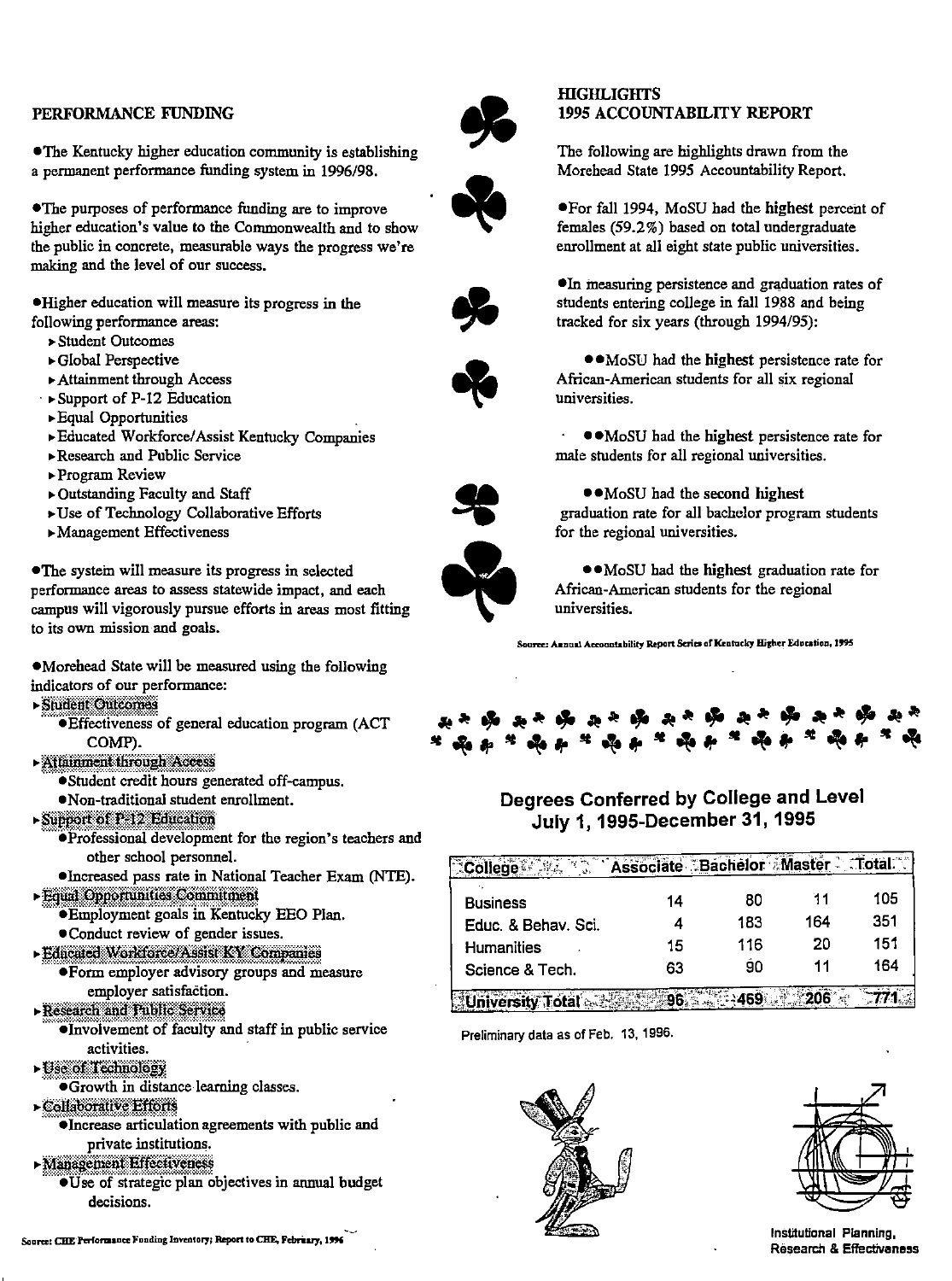# **Administration and Fiscal Services**

### **1996-98 Biennial Budget**

On November 13, 1995, the Council on Higher Education (CHE) approved its funding recommendations for the 1996•98 biennium. These recommendations were subsequently submitted to the General Assembly and the Governor. The CHE recommended a 7.2 percent increase in net state appropriations (excludes debt service) for higher education in 1996-97 and a 6.9 percent increase in 1997-98. On January 25, 1996, the Governor issued his Executive Budget recommendations which contained a 4.0 percent increase in net appropriations for higher education in 1996-97 and a 3.0 percent increase for 1997-98.

Based on the CHE's distribution formula, MSU would receive the following increases in net appropriations under the two recommendations:

| <b>CHE</b> |             |         | Governor |             |         |
|------------|-------------|---------|----------|-------------|---------|
| 1996-97    | \$1,197,600 | 7.4%    |          | \$1,134,400 | $3.8\%$ |
| 1997-98    | 3,425,000   | - 10.9% |          | 929,800     | $3.1\%$ |

Regarding capital requests, CHE recommended the issuance of \$14 million of state bonds for the renovation of Breckinridge Hall. The Governor's budget proposal included very few capital construction projects for the' next biennium. The Governor did not recommend the Breckinridge Hall project but has, however, recommended a joint project between Prestonsburg Community College (PCG) and MSU. This joint project, with an estimated scope of \$5.5 million, involves constructing a shared facility for PCC and MSU's Big Sandy Extended Campus Center.

### **Internal Audit News**

Morehead State University's contract for external audit services expired with the issuance of the University's audited financial statements for the 1994-95 fiscal year. A recommendation for the external audit services contract will be made to the Audit Committee at its spring meeting to be

scheduled in late March. Also at this meeting, Audit Committee members will hear results from recently completed internal audits.

In other news, Melissa Hicks has joined the Office of Internal Audits as a staff auditor. Melissa



is a graduate of Morehead State University and a resident of Flemingsburg, Kentucky. Prior to coming to MSU, Melissa worked for the State Auditor's Office where she was responsible for county government audits. $\blacksquare$ 

**Melissa Hicks** 

# **Student Open Access Lab-Electronic Classrooms**

A new Open Access Computer Lab is planned for implementation for the Fall 96 semester. The new lab, to be located in the basement of the Camden Carroll Library and operated by the Office of Information Technology, will contain 100 workstations and be connected to the University network. Highly requested by the students, hours of operation will be from 8:00 a.m. through midnight seven days a week for a total of 80 hours per week. This lab will provide student access to a suite of software applications, as well as provide graphical access to the INTERNET's World Wide Web.

Also, by Fall 96, two electronic classrooms will be placed into operation. Equipped with microcomputers, video projection technology, and a connection to the University's high speed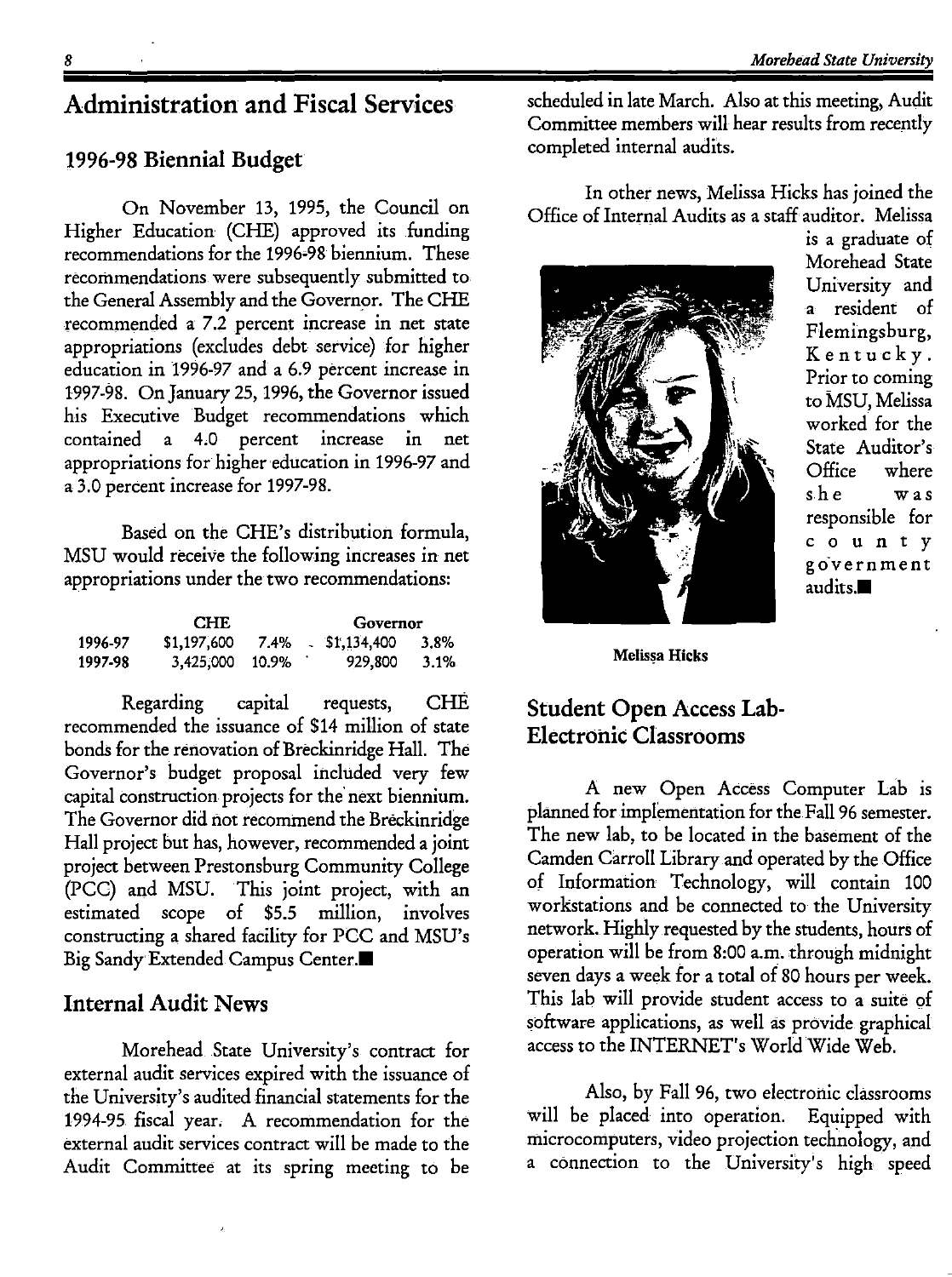network, Combs 105 and 107 will be available to all academic departments for classroom instruction. When these rooms are not being used for classroom purposes, they will be made available as general purpose open student labs.<sup>1</sup>

# **Internet's World Wide Web**

Morehead State University has recently signed a contract with Lexington-based Mikrotec Corporation to provide off-campus INTERNET service to faculty, staff, students, and the communities which the University serves at a competitive monthly rate. Additionally, the University contracted with Mikrotec Corporation to enhance its existing campus link to the INTERNET which currently goes through the Kentucky Information Superhighway and the University of Kentucky. Once completed, Morehead State University will have a direct link to the INTERNET and not be subject to existing routing limitations via the University of Kentucky. Transition to the new services is anticipated by mid-February which allows time for all connections and routing information to be finalized.

As enhancements to the University's campus INTERNET link are completed, steps are already underway for Morehead State University to implement its own 'Home Page' (or directory of MSU information and services) on the World Wide Web (WWW). Implementation of a Home Page represents a new direction for marketing the University's services and sharing information of interest with the 'world' on a 24 hours/day, seven days/week basis. The Office of Information Technology has already taken steps to order necessary hardware and software and has worked in partnership with faculty in the Art Department to create a Home Page structure which the University community may build upon. Additionally, the Office of Information Technology has scheduled training sessions in how faculty and staff can establish, develop, and maintain departmental & individual Home Pages. $\blacksquare$ 

# **Kentucky TeleLinking Network (KTLN)**

Morehead State University participated in a consortium grant initiative with other Kentucky regional state universities about two years ago in-a effort to obtain funds for establishing compressedvideo classrooms for our distance learning initiatives. This initiative was successful in obtaining a renewable \$4 million matching Federal Stars School grant (\$8 million total). The first year of this grant which ended September 30, 1995, provided MSU \$409,881 towards establishment of compressed-video classrooms. During this period, MSU's Office of Information Technology installed four compressed-video classrooms at the following locations: Ginger Hall 405, Ashland Area Extended Campus Center, Big Sandy Extended Campus Center, and Lees College.

Recently, the Kentucky Information Resources Management Commission notified MSU of the continuation award for the second year of the grant which should provide \$250,000 in additional grant funds for three more compressed-video classrooms. These classrooms will be installed at the following locations: Combs 209, Licking Valley Extended Campus Center, and a site (yet to be identified) in Whitesburg (Letcher County).

Lastly and of equal significance, MSU has partnered with Mason and Magoffin county schools (who were also recipients of a single classroom each within the grant) in offering MSU classes as part of the KTLN initiative. A variety of classes have already been conducted with additional classes planned this semester and in the Fall. $\blacksquare$ 

# **Campus Video Network**

MSU recently contracted with Central Associated Engineers (CAE) of Lexington, Kentucky, to develop a bid specification to upgrade the existing campus video network. This project includes enhancements to the existing 12-channel entertainment video network which was installed over 18 years ago to serve the residence halls. Over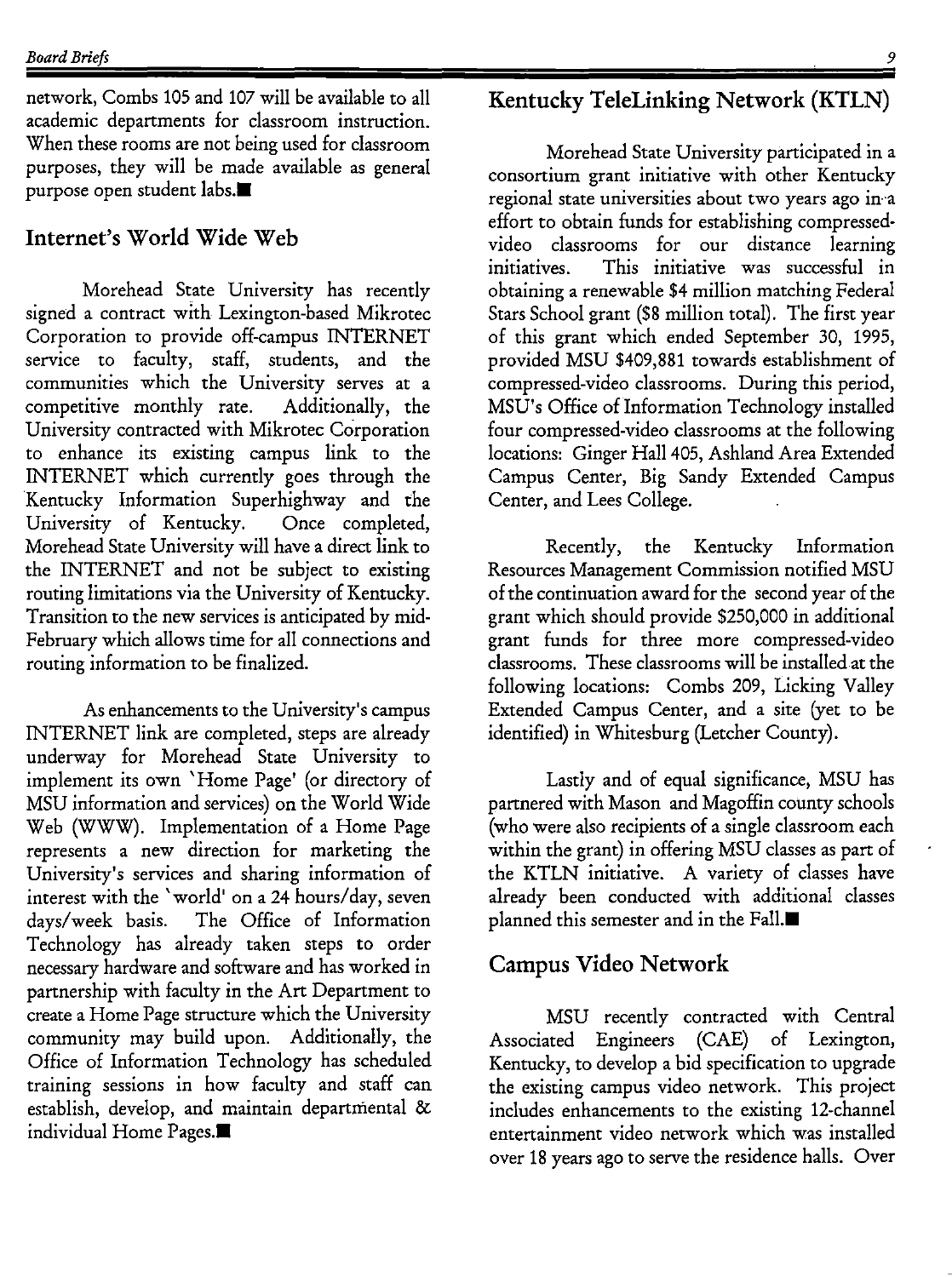the years, the existing video network has become progressively difficult to maintain and does not provide for educational programming. With implementation of this project, channel capacities would increase initially to 30 with potential growth to exceed 120 channels as the University looks to utilize video technology in the delivery of instructional services. Also, this project includes video and fiber optic upgrades serving classrooms and offices throughout the campus as well as providing ten educational channels for University programming. With a bid expected to be let in March 96, construction is expected to begin in the Summer or early Fall. Improvements to the residence hall video services should be completed in time for the beginning of Fall 96 Semester. $\blacksquare$ 

# Emergency Generator

Installation of a 250 KW Emergency Generator in Ginger Hall was completed on January 23, 1996. The generator will supply electrical power to telephone, computer, and data communications systems and related equipment located in the University's central Computer Center. The new generator also will provide emergency power to the Ginger Hall elevators.

The generator is connected through the existing Computer Center uninterruptible power supply battery bank to provide power to these critical systems. This will permit critical emergency systems and business functions to continue during extended power outages. $\blacksquare$ 

# Capital Construction Projects

# Projects Completed

- Replacement of steel gas transmission lines at a cost of \$43,842 by Walter Martin Excavating. State Life/Safety.
- Replacement of fire doors at Alumni Tower, Cooper Hall, Regents. Hall, and Wilson Hall

at a cost of \$61,593 by Concrete Contractor Plus, Inc. State Life/Safety.

- Construction of new parking lot behind Ginger Hall by Pack's, Inc. at a cost of \$120,698. Agency.
- Renovation of office area at Cowden Manufacturing Buildingfor relocation of the Purchasing Office and the Properties Manager at a cost of \$84,579.20 by Abner Construction Company, Inc. Agency.
- Installation of hazardous waste facility at a cost of \$39,777 by Abner Construction Company, Inc. Agency.

# Projects Under Construction

- Lappin Hall Phase II remains on schedule for completion by the 1996 Fall Semester. With change orders, W. D. Wilburn, Inc.'s current contract amount for this project is \$4,447,746.83. Con Ed Bonds.
- The Wellness Facility's construction contract was awarded to Pack's, Inc. for \$497,395. Construction began in January and is scheduled for completion by August 1996. Agency.
- Heritage Room renovation (former Gold Room) is expected to be complete this Spring. Agency, Gifts in-Kind and Private,
- Replacement of chillers at East Mignon, West Mignon, and Camden Carroll Library; and replacement of fan coil units at Laughlin Health Building and Lloyd Cassity Building will cost \$518,000. Blau Mechanical, Inc. is scheduled to have this project completed by July of 1996. Agency.
- Ginger Hall generator upgrade project is scheduled for completion in February. JMK Electric is performing this work for \$79,200. Agency.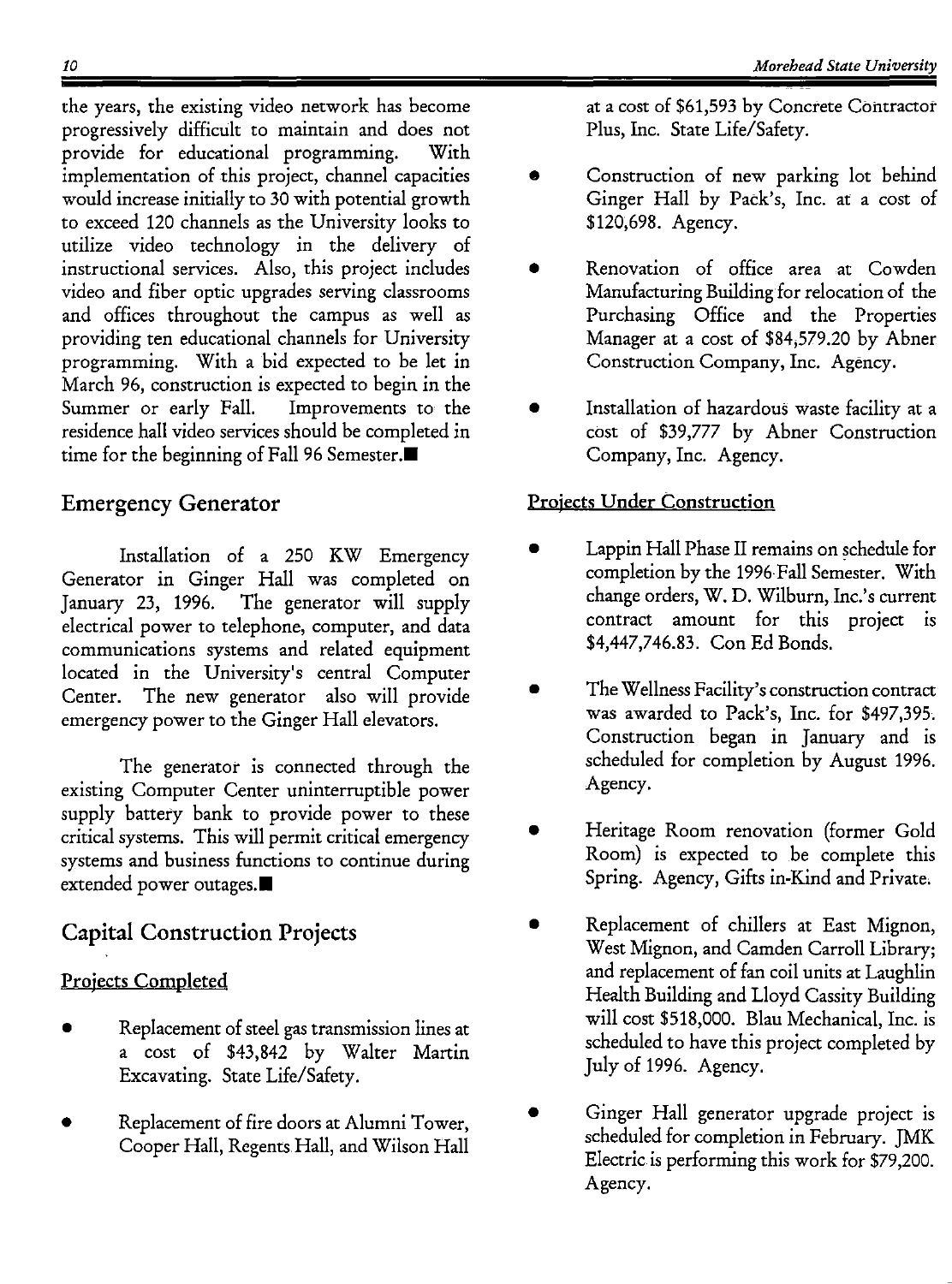Door replacement project at several University facilities has been awarded to Concrete Contractor Plus, Inc. for \$78,806. This work is scheduled for completion by May 1996. State/Life Safety.

# Projects in Design

- Folk Art Center's scope of work is being reduced and the project redesigned by Tate, Hill, Jacobs Architects, Inc., state, and University personnel for rebidding. The low bid received in November was approximately \$180,000 more than funding authorized and appropriated for this project. Federal/ Agency.
- Sanitary Sewer Improvement Project remains in design by PEH engineers of Lexington. State/Life Safety.
- University staff are working on design of several projects including:
	- o Replacement of Jayne Stadium lighting (\$100,000) Agency, Insurance, FEMA.
	- o Exterior brick repair at Regents Hall and Wilson Hall (\$150,000) State/Life Safety.
	- o Emergency exit door upgrades (\$100,000) State/Life Safety.
	- o WMKY emergency generator (\$50,000) State/Life Safety.
	- 0 Replacement of President's Home roof and Agency. guttering (\$50,000)

# Status of Real Property Acquisitions

• Tippett Avenue (Weathers/Crowe Property) - This is a second parcel (approximately 9,450 sq. ft.) the University is planning to acquire from the owners. Located adjacent to the previously acquired tract at 121 Fourth Street, total square footage of the residence is 3,192. Acquisition will be completed upon issuance of an environmental inspection by the Division of Real Properties. Property has been identified for acquisition in the Campus Master Plan.

• 358 University Street (Phillips Property) - Tract of land (approximately 8,750 sq. ft.) with single family residence (1,925 sq. ft.). The owner has authorized an appraisal of the property. The tract with single family residence is bounded on the east by the Palmer Development House and the west by the Alumni Center, fronting on University Street. Property has been identified for acquisition in the Campus Master Plan.<sup>1</sup>

# Status of Real Property Disposals

- 41.71  $+/-$  acres on U.S. 60 East (former MSU Trailer Park) - A recommendation will be made at the next quarterly meeting of the Board of Regents that the property be declared surplus to the needs of the University. The property is no longer utilized by the University, nor is a future use of the property identified in the Campus Master Plan.
- McClure Circle and 514 North Wilson Avenue Faculty and Staff Housing Complex - A recommendation will be made at the next quarterly meeting of the Board of Regents that the property be declared surplus to the needs of the University. The increasing cost of maintaining the 30-year old structures in the McClure Circle Complex and the lack of demand by faculty and staff for campus rental housing prompted a reconsideration of the Master Plan objective of providing rental property for faculty and staff. There are 18 rental units located on the approximately 6.4 acre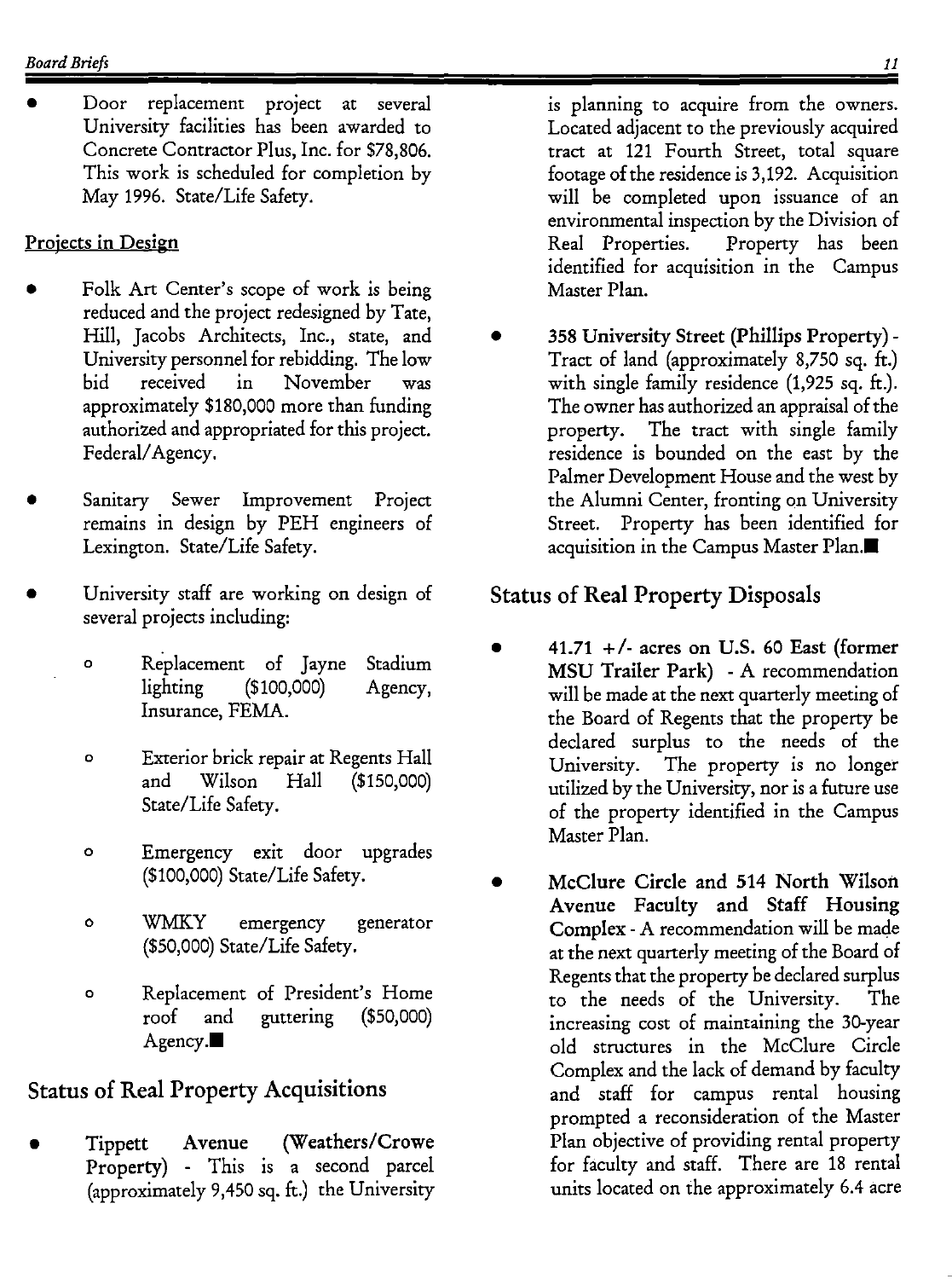tract. The University intends to retain approximately half of the 6.4 acre tract to continue to control hilltop property containing University communications equipment immediately east of the housing complex.

• 307 Fifth Street - A 9 ,675 sq. ft. tract of land with a two-story brick, single-family residence with 1,088 sq. ft. of liying space. The property was originally acquired for the purpose of providing a rental residence for faculty and staff. However, facility usage changed in 1985 when it became the Home Management House. The past few years the house and property have not been utilized for academic purposes and, therefore, have become surplus to the needs of the University.

# Status of Leased Properties

Licking Valley Extended Campus Center-The University has leased an additional 2,998 sq. ft. of space under the same terms and conditions of the original lease (\$5.85 sq. ft./August 1987). Additional space became available in the facility when a governmental agency vacated the space in the Fall. Additional space was needed by the Center to address classroom, particularly distance learning, needs.

# Student Life

# MSU Students to Compete in Recreational Tournament

Approximately 40 students from Morehead State University will compete in the Association of College Unions International recreational tournament to be held at the University of Tennessee at Knoxville during the weekend of February 23-25, 1996. These students will compete against nearly 400 other university students from over 30 colleges and universities in the five-state (Kentucky, Tennessee, Virginia, North Carolina, and South Carolina) Region 5 tournament.

Morehead State University's Office of Student Activities conducted campus tournaments in backgammon, billiards, bowling, bridge, chess, darts, spades, table soccer, and table tennis during November 1995, and winners from these contests will represent MSU in the tournament at Knoxville.

All Morehead State University students are eligible to compete in the on-campus tournaments and to represent the University at the regional tournament. Funding for transportation, lodging, and entry fees is sponsored by the Student Government Association.

In the past nine years, the MSU teams have won the Region 5 tournament four times and have placed second five times. $\blacksquare$ 

# Student ID Cards for Extended Campus Centers

In the past, students at the extended campus centers, were given MSU student identification cards only if they came to the main campus to process

their ID's. Because an identification card must have a student's photo, this was a problem for many students. As a result, this semester identification cards were processed for all students registering at these centers. Photos have been replaced by the MSU logo, and each student's card has his/her student number. These cards can be used for library services, etc.<sup>1</sup>

# Cheerleaders Win National Championship

Morehead State University's varsity cheerleaders claimed the Division I title at the 1996 National College Cheerleading Championships in Orlando, Florida, on January 6. This is the sixth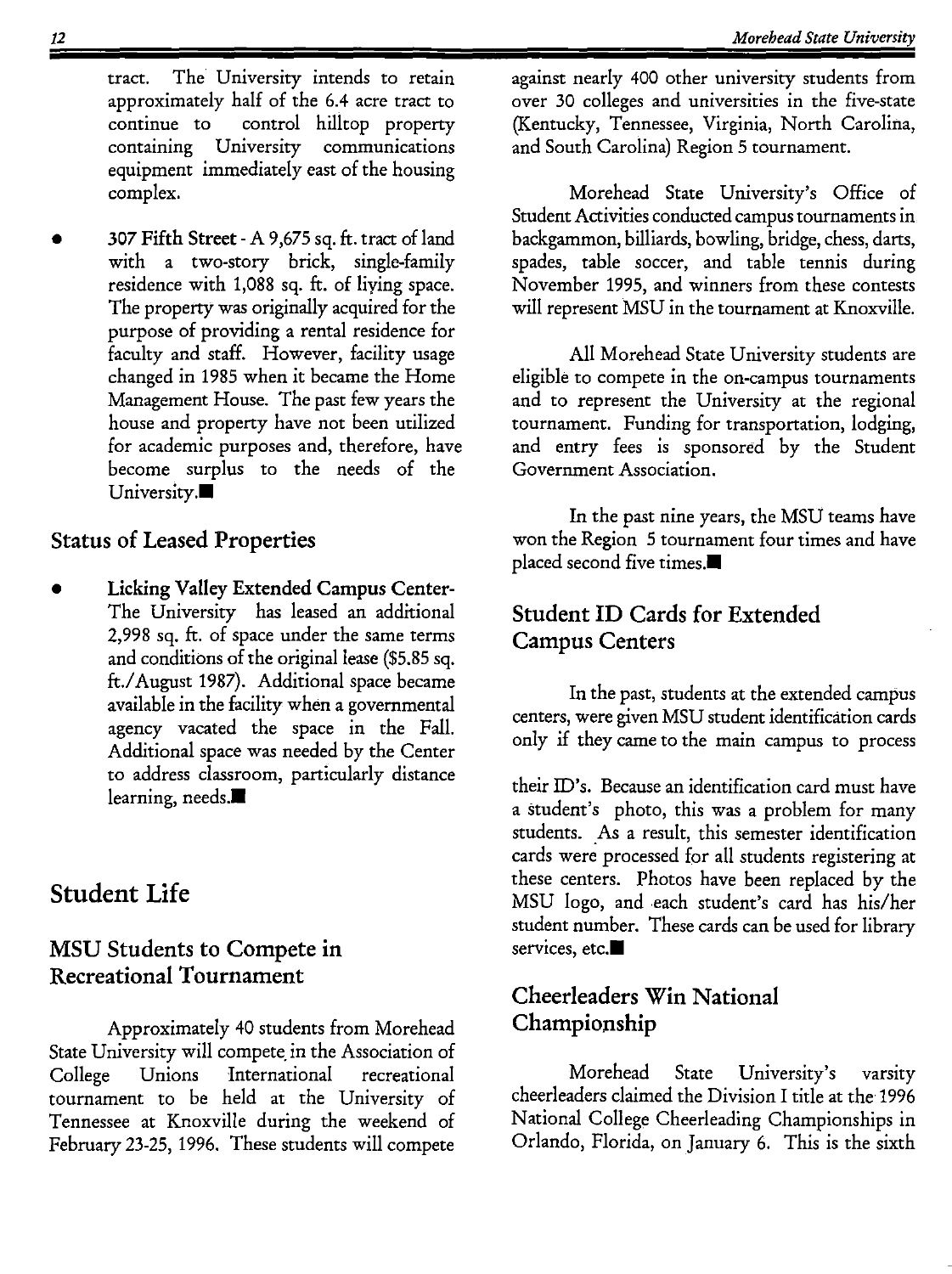consecutive year and the seventh time the MSU team has won the national title. They were first place finishers in 1988, 1991, 1992, 1993, 1994, and 1995.

Members of the squad are Heather Bonds, Guntersville, Alabama, sophomore; Carrie Cohen, Cincinnati, Ohio, junior; Ramona Justice, Regina junior; Sharon Bolt, Morehead sophomore; Scott East, New Holland, Ohio, senior; Melissa Keller, Paintsville sophomore; Mandy Cadd, St. Albans, West Virginia, sophomore; Leslie Ritchie, Cynthiana freshman; Megan Jones, Florence freshman; Angel Clay, Lexington sophomore; Shay Whitehead, Lexington junior.

Dave Howell, Dayton junior; Adam Springer, Castalia, Ohio, junior; Erich Nelson, Woodville, Alabama, sophomore; Bryan Bowling, Pikeville junior; Herman Dean, Marietta, Georgia, sophomore; Rockland Johnson, Canton, Michigan, freshman; Paul Groeschel, Plantation, Florida,

senior; Christian Galeski, Orange Park, Florida, sophomore; Holden Gibbs, Louisville senior; and Mike Herring, Gettysburg, Pennsylvania, senior.

The University's all-girl squad placed fourth in their competition during the championships. $\blacksquare$ 

## **Jerry Gore Receives 1996 Peace Award**

Jerry Gore, Director of Minority Student Affairs at MSU, was honored a5 the recipient of the Christian Appalachian Project's 1996 Peace Award, given in honor of the mission of Dr. Martin Luther King, Jr. The award was presented in a ceremony at Berea College on January 12, 1996.

Gore is a native of Maysville, Kentucky, and a graduate of Morehead State University. Over the past 24 years he has done more than 1,000 public presentations for churches, public schools, senior Citizens' centers, universities, and social service agencies, emphasizing the need for education, racial understanding, and human justice.

In 1994 Gore became a member of the National Undergraduate Museum, Inc. Committee



and coordinated the opening of a museum in Maysyille to teach visitors about the struggle for freedom on the Underground Railroad, which helped slaves during the days of the Civil War escape from the South to freedom in the North.

**Jerry Gore** 

T h e Christian Appalachian Project has given

the Peace Award annually since 1993 to people and groups who strive for justice and equality and work to promote a spirit of understanding among people of all races.

The Peace Award carries with it a \$5,000 grant, which Gore will use to continue research for his African-American pictorial history and to present his African-American history program in Eastern Kentucky, the Commonwealth and the  $nation.$ 

# **Tim Rhodes President-elect of KASF AA for 1995-96**

Tim Rhodes, Director of Financial Aid and Scholarships, has been elected President-elect of the Kentucky Association of Student Financial Aid